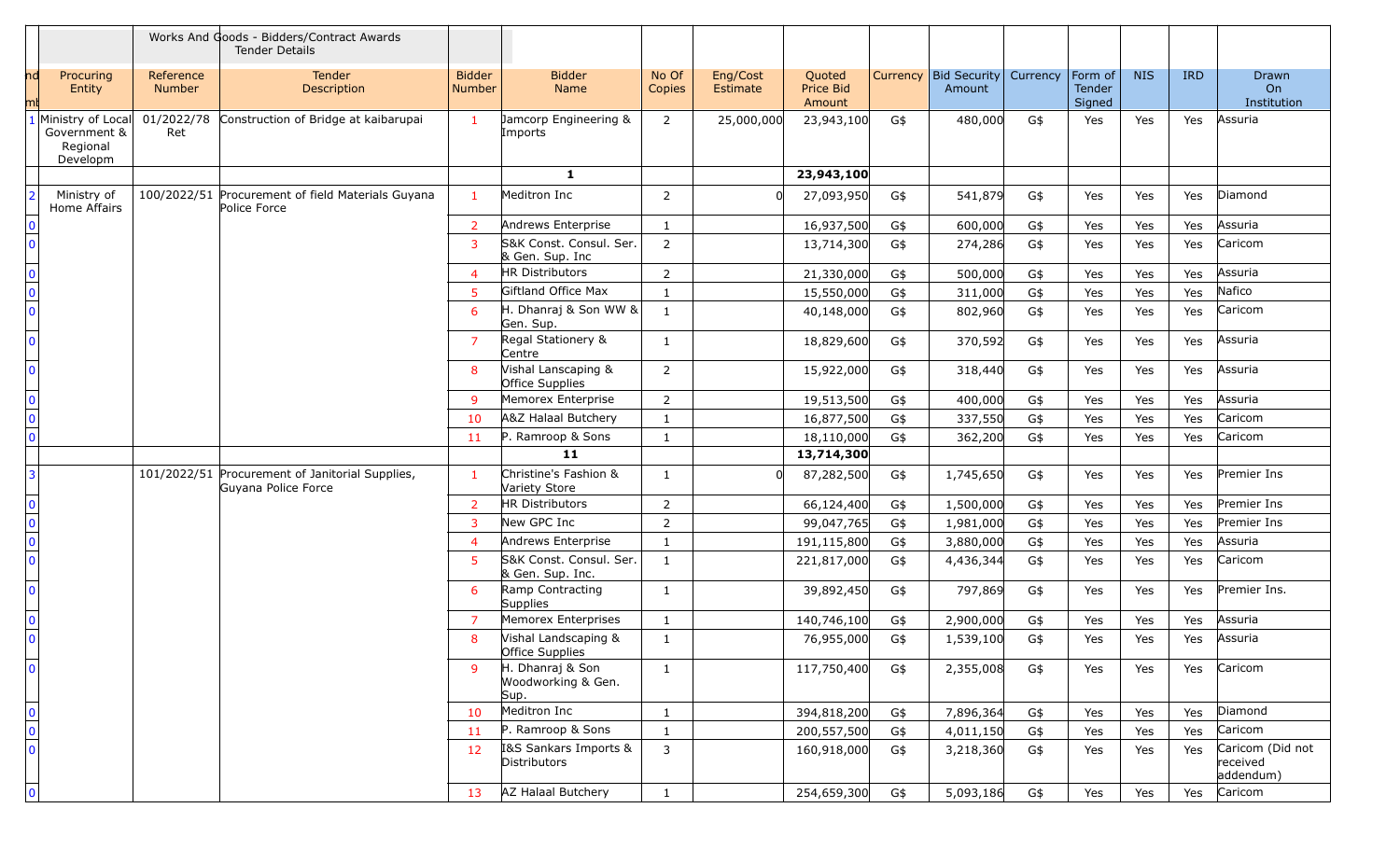|                                                 |                                                                |                            | Works And Goods - Bidders/Contract Awards<br><b>Tender Details</b>                                                                                                                         |                         |                                                       |                 |                      |                               |     |                                 |               |                                     |             |             |                                        |
|-------------------------------------------------|----------------------------------------------------------------|----------------------------|--------------------------------------------------------------------------------------------------------------------------------------------------------------------------------------------|-------------------------|-------------------------------------------------------|-----------------|----------------------|-------------------------------|-----|---------------------------------|---------------|-------------------------------------|-------------|-------------|----------------------------------------|
| ml                                              | Procuring<br>Entity                                            | Reference<br><b>Number</b> | Tender<br>Description                                                                                                                                                                      | <b>Bidder</b><br>Number | <b>Bidder</b><br>Name                                 | No Of<br>Copies | Eng/Cost<br>Estimate | Quoted<br>Price Bid<br>Amount |     | Currency Bid Security<br>Amount | Currency      | $ $ Form of $ $<br>Tender<br>Signed | <b>NIS</b>  | <b>IRD</b>  | Drawn<br>O <sub>n</sub><br>Institution |
| $\Omega$                                        |                                                                | 101/2022/51                |                                                                                                                                                                                            | 14                      | Regal Stationery &<br>Computer Centre.                | $\mathbf{1}$    |                      | 156,067,600                   | G\$ | 3,121,352                       | G\$           | Yes                                 | Yes         | Yes         | Assuria                                |
|                                                 |                                                                |                            |                                                                                                                                                                                            |                         | 14                                                    |                 |                      | 39,892,450                    |     |                                 |               |                                     |             |             |                                        |
|                                                 | <b>MOA-National</b><br>Drainage and<br>Irrigation<br>Authority | Fin                        | 134/2022/21 Provision of Consultancy For the<br>Construction of Pump Station at<br>Copoey, Essequibo                                                                                       | $\mathbf{1}$            | E&A Consultants Ltd<br>(Vat)                          |                 |                      | 1,893,500                     | G\$ |                                 |               |                                     |             |             |                                        |
| $\mathbf{0}$                                    |                                                                |                            |                                                                                                                                                                                            | $\overline{1}$          | E&A Consultants Ltd                                   | $\overline{2}$  | <sub>0</sub>         | 17,530,000                    | G\$ |                                 | $\mathbf 0$   | Yes                                 | $\mathbf 0$ | $\mathbf 0$ | $\overline{0}$                         |
| $\Omega$                                        |                                                                |                            |                                                                                                                                                                                            | $\overline{2}$          | CB & Associates                                       | $\overline{2}$  |                      | 13,106,580                    | G\$ |                                 |               | Yes                                 |             |             |                                        |
| $\Omega$                                        |                                                                |                            |                                                                                                                                                                                            | $\overline{3}$          | Innovative Eng.<br>Consultancy Services               | 3               |                      | 12,322,300                    | G\$ |                                 |               | Yes                                 |             |             |                                        |
| $\Omega$                                        |                                                                |                            |                                                                                                                                                                                            | $\overline{4}$          | AI Architects                                         | $\overline{2}$  |                      | 7,590,500                     | G\$ |                                 |               | Yes                                 |             |             |                                        |
|                                                 |                                                                |                            |                                                                                                                                                                                            |                         | 5                                                     |                 |                      | 1,893,500                     |     |                                 |               |                                     |             |             |                                        |
| -5                                              | Ministry of<br>Agriculture                                     |                            | 182/2022/21 Supply and Delivery of Lot 1: 4X4<br>Double Cab Pickup Type Vehicle (new)<br>Lot 2: New All-Terrain Vehicle Lot 3:<br>Outboard Boats and Engine Lot 4:<br>Off-Road Motorcycles | $\mathbf{1}$            | Unit Export Ltd (Great<br>Britain) L2                 |                 |                      | 88,800                        | G\$ |                                 |               |                                     |             |             |                                        |
| $\Omega$                                        |                                                                |                            |                                                                                                                                                                                            | $\mathbf{1}$            | Unit Export Ltd (Great<br>Britain) L1                 | $\mathbf{1}$    |                      | 448,000                       | G\$ |                                 | 17,500 USD \$ | Yes                                 | N/A         | N/A         | National West<br>Minister Bank         |
| $\Omega$                                        |                                                                |                            |                                                                                                                                                                                            | $\mathbf{1}$            | Unit Export Ltd (Great<br>Britain) L3                 |                 |                      | 340,650                       | G\$ |                                 |               |                                     |             |             |                                        |
| $\Omega$                                        |                                                                |                            |                                                                                                                                                                                            | $\mathbf{1}$            | Unit Export Ltd (Great<br>Britain) L4                 |                 |                      | 82,800                        | G\$ |                                 |               |                                     |             |             |                                        |
| $\Omega$                                        |                                                                |                            |                                                                                                                                                                                            | $\overline{2}$          | K&K Boat Build. &<br>Outboard Mechanic<br>Services L3 | $\overline{2}$  |                      | 69,600,000                    | G\$ | 1,044,000                       | G\$           | Yes                                 | Yes         | Yes         | Caricom                                |
| $\Omega$                                        |                                                                |                            |                                                                                                                                                                                            | $\mathbf{3}$            | BM Soat Auto Sales L2                                 |                 |                      | n                             |     | 184,500                         | G\$           | No                                  | Yes         | Yes         | FPT not com. but<br>signed             |
| $\Omega$                                        |                                                                |                            |                                                                                                                                                                                            | $\mathbf{3}$            | BM Soat Auto Sales L1                                 | $\mathbf{1}$    |                      | <sup>n</sup>                  | G\$ | 966,000                         | G\$           | No                                  | Yes         | Yes         | FPT not com. but<br>signed             |
| $\Omega$                                        |                                                                |                            |                                                                                                                                                                                            | $\overline{4}$          | Marics & Company Ltd L<br>(284)                       |                 |                      | <sup>n</sup>                  |     | 156,310                         | G\$           |                                     |             |             |                                        |
| $\Omega$                                        |                                                                |                            |                                                                                                                                                                                            | $\overline{4}$          | Marics & Company Ltd L<br>(2&4)                       | $\mathbf{1}$    |                      | 21,311,064                    | G\$ | 163,350                         | G\$           | Yes                                 | Yes         | Yes         | Assuria                                |
| $\overline{0}$                                  |                                                                |                            |                                                                                                                                                                                            | 5 <sup>5</sup>          | Auto Mobile Power<br>Products L4                      | $\mathbf{1}$    |                      | 5,452,632                     | G\$ | 81,789                          | G\$           | Yes                                 | Yes         | Yes         | Assuria                                |
| $\mathbf{0}$                                    |                                                                |                            |                                                                                                                                                                                            | 6                       | Ideal Autos Inc                                       | $\mathbf{1}$    |                      | $\Omega$                      |     | 997,500                         | G\$           | No                                  | Yes         | Yes         | FTP not com but<br>signed., GBTI       |
|                                                 |                                                                |                            |                                                                                                                                                                                            | $\overline{7}$          | Jumbo Jet Auto Sales L2                               |                 |                      | $\Omega$                      |     | 165,000                         | G\$           |                                     |             |             |                                        |
| $\overline{\mathsf{O}}$ $\overline{\mathsf{O}}$ |                                                                |                            |                                                                                                                                                                                            | $\overline{7}$          | Jumbo Jet Auto Sales L1 $\mid$                        | 1               |                      |                               |     | 42,000                          | G\$           | No                                  | Yes         | Yes         | Nafico                                 |
|                                                 |                                                                |                            |                                                                                                                                                                                            | 8                       | Farm Supplies Ltd L3                                  | $\mathsf{3}$    |                      | 59,140,000                    | G\$ | 887,100                         | G\$           | Yes                                 | Yes         | Yes         | Assuria                                |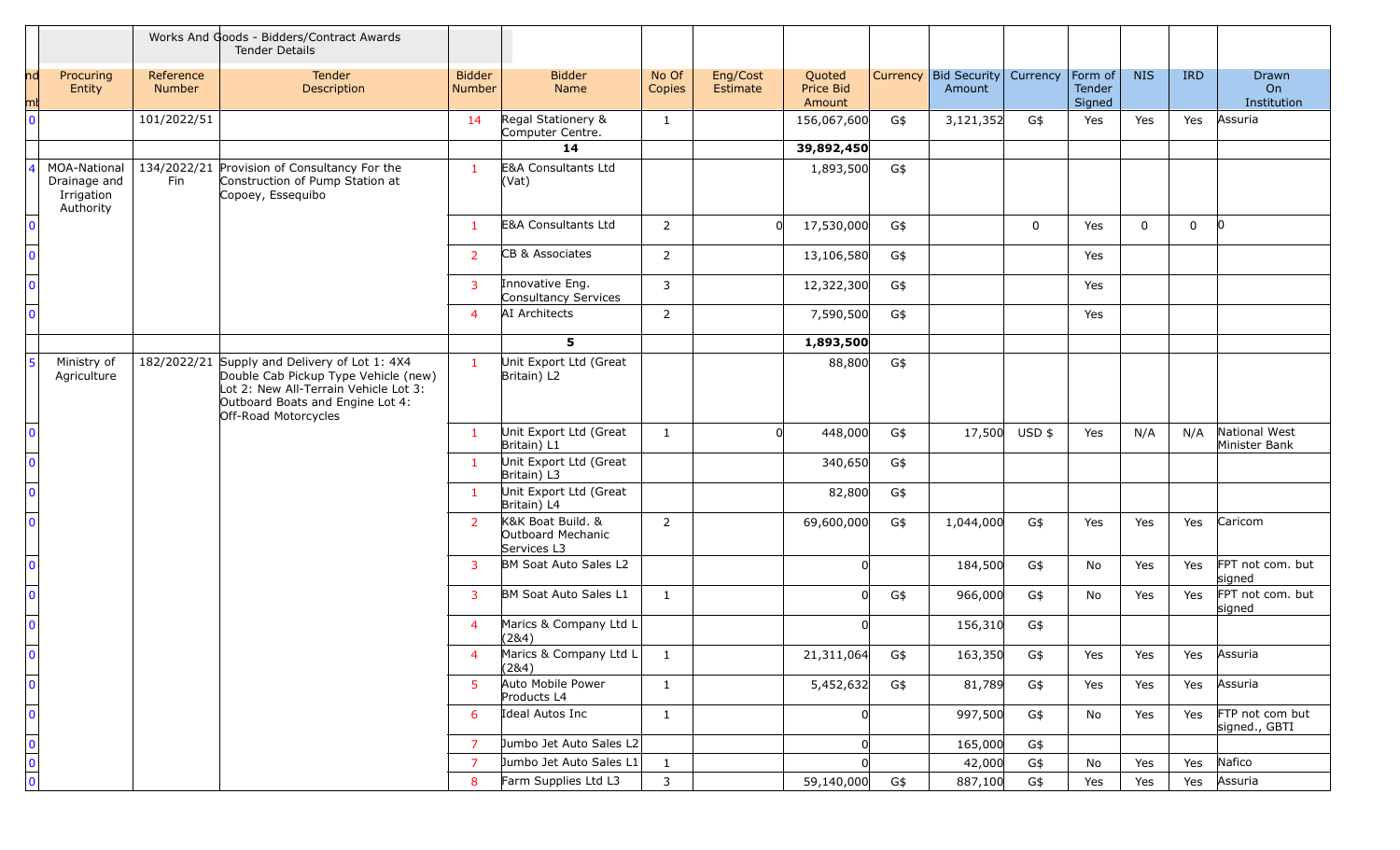|                |                                                           |                            | Works And Goods - Bidders/Contract Awards<br><b>Tender Details</b>                                                      |                                |                                                |                 |                      |                               |          |                               |          |                             |            |            |                                          |
|----------------|-----------------------------------------------------------|----------------------------|-------------------------------------------------------------------------------------------------------------------------|--------------------------------|------------------------------------------------|-----------------|----------------------|-------------------------------|----------|-------------------------------|----------|-----------------------------|------------|------------|------------------------------------------|
|                | Procuring<br>Entity                                       | Reference<br><b>Number</b> | Tender<br>Description                                                                                                   | <b>Bidder</b><br><b>Number</b> | <b>Bidder</b><br>Name                          | No Of<br>Copies | Eng/Cost<br>Estimate | Quoted<br>Price Bid<br>Amount | Currency | <b>Bid Security</b><br>Amount | Currency | Form of<br>Tender<br>Signed | <b>NIS</b> | <b>IRD</b> | Drawn<br>On<br>Institution               |
| $\Omega$       |                                                           | 182/2022/21                |                                                                                                                         | $\overline{9}$                 | Beharry Automotive Ltd<br>L1.                  | $\mathbf{1}$    |                      | 68,523,021                    | G\$      | 1,027,845                     | G\$      | Yes                         | Yes        | Yes        | Nafico                                   |
|                |                                                           |                            |                                                                                                                         |                                | 15                                             |                 |                      | $\mathbf{O}$                  |          |                               |          |                             |            |            |                                          |
| 6              | Guyana Sugar<br>Corporation                               |                            | 185/2022/21 Construction of 600m Light Duty<br>Revetment at Albion Estate- Chescoy<br>$3-8pt$                           | $\mathbf{1}$                   | Fazam Future Builders                          | $\overline{2}$  | 46,099,110           | 77,002,000                    | G\$      | 1,540,040                     | G\$      | Yes                         | Yes        | Yes        | Caricom                                  |
|                |                                                           |                            |                                                                                                                         | $\overline{2}$                 | Faizal Ali Contracting                         | 1               |                      | 40,105,000                    | G\$      | 502,100                       | G\$      | Yes                         | Yes        | Yes        | Premier Ins                              |
| $\Omega$       |                                                           |                            |                                                                                                                         | $\overline{3}$                 | LGS Barnes Gen. Build.<br>Const. & Civil Eng.  | $\overline{2}$  |                      | 73,897,200                    | G\$      | 1,477,944                     | G\$      | Yes                         | Yes        | Yes        | Caricom                                  |
|                |                                                           |                            |                                                                                                                         |                                | 3                                              |                 |                      | 40,105,000                    |          |                               |          |                             |            |            |                                          |
|                | Ministry of Local<br>Government &<br>Regional<br>Developm | 20/2022/13                 | Collection and Disposal of Household<br>Refuse for Better Hope La Bonne<br>Intention Neighborhood Democratic<br>Council | $\mathbf{1}$                   | Sanddip Waste<br>Management Solutions<br>Inc   | $\mathbf{1}$    |                      | 14,003,600                    | G\$      |                               | $\Omega$ | Yes                         | No         | Yes        | <b>BSDP C/S</b>                          |
| $\Omega$       |                                                           |                            |                                                                                                                         | $\overline{2}$                 | C&S Trucking & Garage<br>Disposal Services     | $\mathbf 0$     |                      | 13,780,000                    | G\$      |                               |          | No                          | N/A        | Yes        | FTP com. not<br>signed., BSDP not<br>c/s |
| $\Omega$       |                                                           |                            |                                                                                                                         | $\mathbf{3}$                   | Cevons Waste<br>Management                     | 1               |                      | 12,376,000                    | G\$      |                               |          | Yes                         | Yes        | Yes        | <b>BSDP C/S</b>                          |
|                |                                                           |                            |                                                                                                                         |                                | 3                                              |                 |                      | 12,376,000                    |          |                               |          |                             |            |            |                                          |
|                | Ministry of<br>Agriculture                                |                            | 236/2022/21 The Supply and Delivery of a<br>Agro-Processing Equipment for<br>Mabaruma Packaging Facility Region #1      |                                | No Bid Received                                | $\Omega$        |                      |                               |          |                               | $\Omega$ | $\Omega$                    | $\Omega$   | $\Omega$   | $\Omega$                                 |
|                |                                                           |                            |                                                                                                                         |                                | $\mathbf{1}$                                   |                 |                      | $\mathbf{o}$                  |          |                               |          |                             |            |            |                                          |
|                | 9 Guyana Water<br>Inc.                                    | 29/2022/45                 | Installation of Transmission Mains and<br>Interconnection of Tanks at Sophia &<br>Eccles Water Treatment Plants         | $\mathbf{1}$                   | S. Jagmohan Const. &<br>Gen. Sup. Inc.         | 1               | 20,260,000           | 42,055,000                    | G\$      | 1,500,000                     | G\$      | Yes                         | Yes        | Yes        | Premier Ins                              |
|                |                                                           |                            |                                                                                                                         | $\overline{2}$                 | CB General Contracting<br>Services Inc         | $\overline{2}$  |                      | 79,460,000                    | G\$      | 1,191,900                     | G\$      | Yes                         | Yes        | Yes        | Nafico                                   |
|                |                                                           |                            |                                                                                                                         |                                | $\overline{\mathbf{2}}$                        |                 |                      | 42,055,000                    |          |                               |          |                             |            |            |                                          |
|                | 10 Ministry of Legal<br>Affairs                           | 37/2022/52                 | Installation of Fire Suppression System                                                                                 | $\mathbf{1}$                   | Akye Sons General<br>Contracting               | $\Omega$        | 9,200,000            | 8,080,000                     | G\$      |                               | $\Omega$ | Yes                         | Yes        | Yes        | BSDP not com but<br>signed               |
| $\Omega$       |                                                           |                            |                                                                                                                         | $\overline{2}$                 | Jop Sp Construction<br>Services Inc            | $\overline{2}$  |                      | 9,184,500                     | G\$      |                               |          | Yes                         | Yes        | Yes        | $bsdp$ $c/s$                             |
| $\mathbf{0}$   |                                                           |                            |                                                                                                                         | $\mathbf{3}$                   | Ultimate Power<br>Solutions & Gen.<br>Services | -1              |                      | 8,929,000                     | G\$      |                               |          | Yes                         | Yes        | Yes        | <b>BSDP C/S</b>                          |
|                |                                                           |                            |                                                                                                                         |                                | 3                                              |                 |                      | 8,080,000                     |          |                               |          |                             |            |            |                                          |
|                | Ministry of<br>Culture, Youth<br>and Sport                | 38/2022/44                 | Construction of Stand at Athletic Track-<br>New Amsterdam Berbice                                                       | $\mathbf{1}$                   | <b>EC Modern Designs</b>                       | $\overline{2}$  | 142,326,530          | 128,373,370                   | G\$      | 2,567,463                     | G\$      | Yes                         | Yes        | Yes        | Premier Ins.                             |
| $\mathbf 0$    |                                                           |                            |                                                                                                                         | $\overline{2}$                 | Navin & Sons<br>Construction                   | $\overline{2}$  |                      | 147,007,920                   | G\$      | 2,846,530                     | G\$      | Yes                         | Yes        | Yes        | Assuria                                  |
| $\overline{0}$ |                                                           |                            |                                                                                                                         | $\mathbf{3}$                   | N&S General Eng. &<br>Contracting SErvices     | $\overline{2}$  |                      | 121,776,070                   | G\$      | 2,435,520                     | G\$      | Yes                         | Yes        | Yes        | Caricom                                  |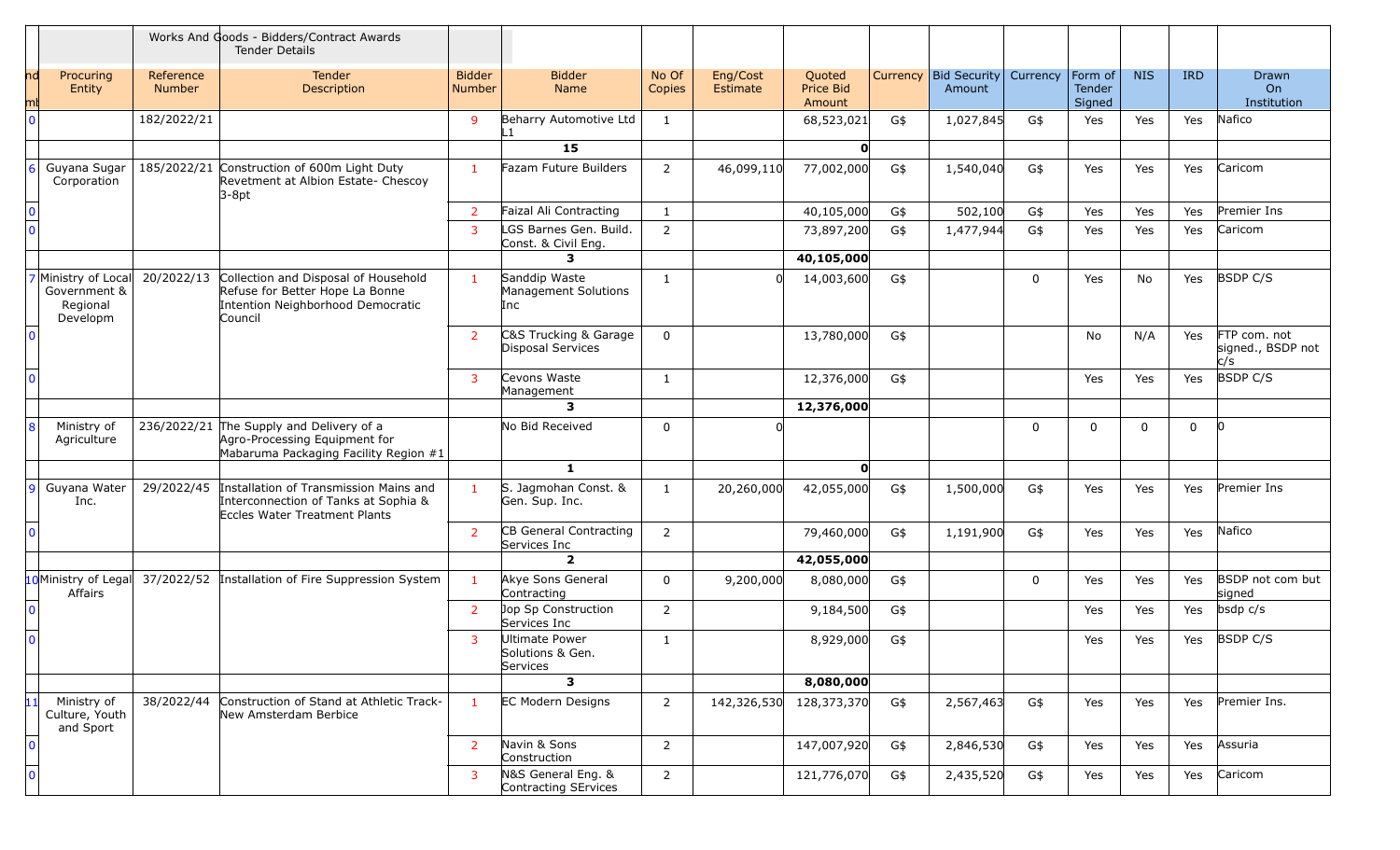|                         |                                                              |                     | Works And Goods - Bidders/Contract Awards<br><b>Tender Details</b> |                                |                                                 |                 |                      |                               |     |                                 |              |                             |            |            |                            |
|-------------------------|--------------------------------------------------------------|---------------------|--------------------------------------------------------------------|--------------------------------|-------------------------------------------------|-----------------|----------------------|-------------------------------|-----|---------------------------------|--------------|-----------------------------|------------|------------|----------------------------|
| ndl<br>mı               | Procuring<br>Entity                                          | Reference<br>Number | Tender<br>Description                                              | <b>Bidder</b><br><b>Number</b> | <b>Bidder</b><br>Name                           | No Of<br>Copies | Eng/Cost<br>Estimate | Quoted<br>Price Bid<br>Amount |     | Currency Bid Security<br>Amount | Currency     | Form of<br>Tender<br>Signed | <b>NIS</b> | <b>IRD</b> | Drawn<br>On<br>Institution |
| $\mathbf{0}$            |                                                              | 38/2022/44          |                                                                    | $\overline{4}$                 | Wazim & Sons<br>Infrastructure                  | $\overline{2}$  |                      | 158,927,300                   | G\$ | 3,178,546                       | G\$          | Yes                         | Yes        | Yes        | Caricom                    |
| $\Omega$                |                                                              |                     |                                                                    | 5 <sup>1</sup>                 | A&J Construction<br>Services                    | $\overline{2}$  |                      | 127,794,050                   | G\$ | 2,560,000                       | G\$          | Yes                         | Yes        | Yes        | Assuria                    |
| $\Omega$                |                                                              |                     |                                                                    | 6                              | Tripple S Supplies &<br>Contracting Services    | $\overline{2}$  |                      | 140,821,820                   | G\$ | 2,816,436                       | G\$          | Yes                         | Yes        | Yes        | Caricom                    |
| $\Omega$                |                                                              |                     |                                                                    | $\overline{7}$                 | Yhadram & Sons<br>Construction<br>Establishment | $\mathbf{1}$    |                      |                               | G\$ | 2,760,012                       | G\$          | No                          | Yes        | Yes        | FTO not com. nor<br>signed |
| $\Omega$                |                                                              |                     |                                                                    | 8                              | Afanulla Building<br>Construction               | $\overline{2}$  |                      | 124,734,070                   | G\$ | 2,494,681                       | G\$          | Yes                         | Yes        | Yes        | Premier Ins                |
| $\mathbf{0}$            |                                                              |                     |                                                                    | 9                              | Faizal Ali Contracting                          | $\overline{2}$  |                      | 134,837,130                   | G\$ | 2,696,743                       | G\$          | Yes                         | Yes        | Yes        | Premier Ins                |
|                         |                                                              |                     |                                                                    |                                | 9                                               |                 |                      | O                             |     |                                 |              |                             |            |            |                            |
|                         | 12 Ministry of Legal<br>Affairs                              |                     | 38/2022/52 Construction of Parking Shed                            | $\mathbf{1}$                   | Genesis General<br>Construction                 | $\mathbf{1}$    | 8,053,437            | 8,217,279                     | G\$ |                                 | $\mathbf{0}$ | Yes                         | Yes        | Yes        | <b>BSDP C/S</b>            |
| $\Omega$                |                                                              |                     |                                                                    | <sup>2</sup>                   | Krishna Ramdeen &<br>Sons Const.                | $\mathbf{1}$    |                      | 6,805,785                     | G\$ |                                 |              | Yes                         | Yes        | Yes        | <b>BSDP C/S</b>            |
| $\mathbf 0$             |                                                              |                     |                                                                    | $\mathbf{3}$                   | <b>VMR Investment</b>                           | 1               |                      | 7,690,662                     | G\$ |                                 |              | Yes                         | Yes        | Yes        | <b>BSDP C/S</b>            |
| $\overline{\mathbf{0}}$ |                                                              |                     |                                                                    | $\overline{4}$                 | DR Engineering                                  | 1               |                      | 6,519,360                     | G\$ |                                 |              | Yes                         | Yes        | Yes        | <b>BSDP C/S</b>            |
| $\overline{0}$          |                                                              |                     |                                                                    | $5^{\circ}$                    | OB General Const. &<br>Supply                   | $\mathbf{1}$    |                      | 7,800,000                     | G\$ |                                 |              | Yes                         | Yes        | Yes        | <b>BSDP C/S</b>            |
| $\mathbf{0}$            |                                                              |                     |                                                                    | 6                              | Andrect Engineering &<br>Construction           | $\mathbf{1}$    |                      | 6,995,940                     | G\$ |                                 |              | Yes                         | Yes        | Yes        | <b>BSDP C/S</b>            |
| $\mathbf 0$             |                                                              |                     |                                                                    | $\overline{7}$                 | <b>AKP Contracting</b>                          | $\mathbf{1}$    |                      | 7,744,979                     | G\$ |                                 |              | Yes                         | Yes        | Yes        | <b>BSDP C/S</b>            |
| $\overline{0}$          |                                                              |                     |                                                                    | 8                              | Modern Engineering<br>Supply & Services         | $\mathbf{1}$    |                      | 7,391,843                     | G\$ |                                 |              | Yes                         | Yes        | Yes        | <b>BSDP C/S</b>            |
| $\Omega$                |                                                              |                     |                                                                    | 9                              | K Ramdial Construction<br>& Services            | $\mathbf{1}$    |                      | 6,708,502                     | G\$ |                                 |              | Yes                         | Yes        | Yes        | <b>BSDP C/S</b>            |
| $\Omega$                |                                                              |                     |                                                                    | 10                             | Randolph Taylor<br>Construction                 | 1               |                      | 7,614,275                     | G\$ |                                 |              | Yes                         | Yes        | Yes        | <b>BSDP C/S</b>            |
| $\Omega$                |                                                              |                     |                                                                    | 11                             | Rohit Persaud Const.<br>Services & Lumbering    | $\mathbf{1}$    |                      | 7,217,679                     | G\$ |                                 |              | Yes                         | Yes        | Yes        | <b>BSDP C/S</b>            |
| $\frac{0}{0}$           |                                                              |                     |                                                                    | 12                             | OG's General Service                            | $\mathbf{1}$    |                      | 7,474,236                     | G\$ |                                 |              | Yes                         | Yes        | Yes        | <b>BSDP C/S</b>            |
|                         |                                                              |                     |                                                                    | 13                             | <b>BM Property Investment</b><br>Inc            | $\overline{2}$  |                      | 7,861,455                     | G\$ |                                 |              | Yes                         | Yes        | Yes        | <b>BSDP C/S</b>            |
| $\mathbf 0$             |                                                              |                     |                                                                    | 14                             | Extreme General<br>Construction & Supply        | 1               |                      | 6,945,120                     | G\$ |                                 |              | Yes                         | Yes        | Yes        | <b>BSDP C/S</b>            |
|                         |                                                              |                     |                                                                    |                                | 14                                              |                 |                      | 6,519,360                     |     |                                 |              |                             |            |            |                            |
|                         | 13 Ministry of Local<br>Government &<br>Regional<br>Developm | 39/2022/44          | Construction of Stand at Athletic Track<br>Linden                  | $\mathbf{1}$                   | D&R Construction &<br>Machinery Rental          | $\overline{2}$  |                      | 132,978,361 115,113,350       | G\$ | 2,680,000                       | G\$          | Yes                         | Yes        | Yes        | Caricom                    |
| $\Omega$                |                                                              |                     |                                                                    | <sup>2</sup>                   | Civcon Engineering<br>Contractors               | $\overline{2}$  |                      | 156,822,350                   | G\$ | 3,136,447                       | G\$          | Yes                         | Yes        | Yes        | Caricom                    |
| $\overline{0}$          |                                                              |                     |                                                                    | $\mathbf{3}$                   | JK Enterprise Inc                               | $\overline{3}$  |                      | 130,930,000                   | G\$ | 2,600,000                       | G\$          | Yes                         | Yes        | Yes        | Nafico (Copy)              |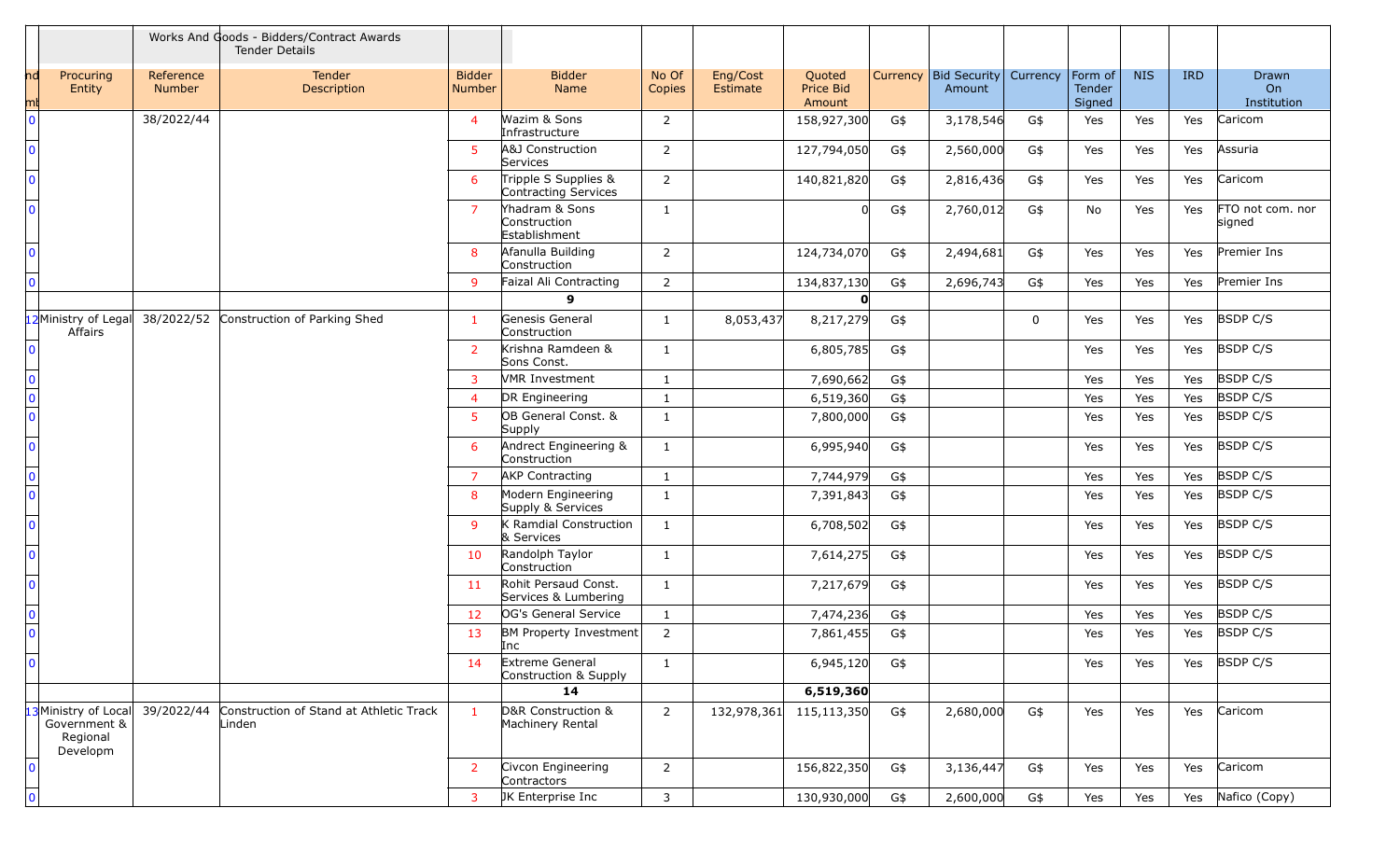|                                    |                                                            |                     | Works And Goods - Bidders/Contract Awards<br><b>Tender Details</b> |                         |                                                      |                 |                      |                               |     |                                          |             |                             |            |            |                                    |
|------------------------------------|------------------------------------------------------------|---------------------|--------------------------------------------------------------------|-------------------------|------------------------------------------------------|-----------------|----------------------|-------------------------------|-----|------------------------------------------|-------------|-----------------------------|------------|------------|------------------------------------|
| ndl<br>mı                          | Procuring<br>Entity                                        | Reference<br>Number | Tender<br>Description                                              | <b>Bidder</b><br>Number | <b>Bidder</b><br>Name                                | No Of<br>Copies | Eng/Cost<br>Estimate | Quoted<br>Price Bid<br>Amount |     | Currency Bid Security Currency<br>Amount |             | Form of<br>Tender<br>Signed | <b>NIS</b> | <b>IRD</b> | Drawn<br>On<br>Institution         |
| $\mathbf{0}$                       |                                                            | 39/2022/44          |                                                                    | $\overline{4}$          | Ayeni Hatton<br>Construction Company                 | $\overline{2}$  |                      |                               | G\$ | 2,428,426                                | G\$         | No.                         | Yes        | Yes        | FTP com but not<br>signed., Nafico |
| $\Omega$                           |                                                            |                     |                                                                    | 5 <sup>1</sup>          | Navin & Sons<br>Construction                         | $2^{\circ}$     |                      | 142,997,270                   | G\$ | 2,659,567                                | G\$         | Yes                         | Yes        | Yes        | Assuria                            |
| $\Omega$                           |                                                            |                     |                                                                    | 6                       | N&S General<br>Engineering &<br>Contracting Services | $\overline{2}$  |                      | 132,863,700                   | G\$ | 2,656,274                                | G\$         | Yes                         | Yes        | Yes        | Caricom                            |
| $\mathbf{0}$                       |                                                            |                     |                                                                    | 7                       | NP Investment                                        | $\overline{2}$  |                      | 136,422,315                   | G\$ | 2,728,446                                | G\$         | Yes                         | Yes        | Yes        | Premier Ins                        |
| $\overline{0}$                     |                                                            |                     |                                                                    | 8                       | Alvin Chowramootoo<br>Construction Services          | $\mathbf{1}$    |                      | 168,169,605                   | G\$ | 3,400,000                                | G\$         | Yes                         | Yes        | Yes        | Assuria                            |
| $\mathbf{0}$                       |                                                            |                     |                                                                    | 9                       | Tripple S Supply &<br>Contracting Services           | $\overline{2}$  |                      | 126,455,440                   | G\$ | 2,529,109                                | G\$         | Yes                         | Yes        | Yes        | Caricom                            |
|                                    |                                                            |                     |                                                                    |                         | g                                                    |                 |                      | $\mathbf{o}$                  |     |                                          |             |                             |            |            |                                    |
|                                    | Min. of Labour<br>Human Services<br>and Social<br>Security | 50/2022/39          | Repairs to Roof at Palms Geriatric<br>Facility                     | $\mathbf{1}$            | <b>AMN Construction</b>                              | $\mathbf{1}$    | 9,780,760            | 9,237,360                     | G\$ |                                          | $\mathbf 0$ | Yes                         | Yes        | Yes        | <b>BSDP C/S</b>                    |
| $\Omega$                           |                                                            |                     |                                                                    | 2                       | Alvin Chowramootoo<br>Const. Ser.                    | $\mathbf{1}$    |                      | 10,914,200                    | G\$ |                                          |             | Yes                         | Yes        | Yes        | <b>BSDP C/S</b>                    |
| $\Omega$                           |                                                            |                     |                                                                    | 3                       | Randolph Taylor<br>Construction                      | $\mathbf{1}$    |                      | 4,056,967                     | G\$ |                                          |             | Yes                         | Yes        | Yes        | <b>BSDP C/S</b>                    |
| $\mathbf{0}$                       |                                                            |                     |                                                                    | $\overline{4}$          | Krishna Ramdeen &<br>Sons Construction               | 1               |                      | 9,168,808                     | G\$ |                                          |             | Yes                         | Yes        | Yes        | <b>BSDP C/S</b>                    |
| $\overline{0}$                     |                                                            |                     |                                                                    | 5                       | Memorex Enterprise                                   | $\mathbf{1}$    |                      | 8,327,835                     | G\$ |                                          |             | Yes                         | Yes        | Yes        | <b>BSDP C/S</b>                    |
| $\overline{0}$                     |                                                            |                     |                                                                    | 6                       | A. Mahabir & Sons<br>Supermarket & HW                | $\overline{2}$  |                      | 6,608,020                     | G\$ |                                          |             | Yes                         | Yes        | Yes        | <b>BSDP C/S</b>                    |
| $\Omega$                           |                                                            |                     |                                                                    | $\overline{7}$          | H&O N General Const.<br>Co.                          | $\mathbf{1}$    |                      | 4,072,156                     | G\$ |                                          |             | Yes                         | Yes        | Yes        | <b>BSDP C/S</b>                    |
| $\mathbf 0$                        |                                                            |                     |                                                                    | 8                       | XP Enterprise                                        | $\mathbf{1}$    |                      | 8,683,400                     | G\$ |                                          |             | Yes                         | Yes        | Yes        | <b>BSDP C/S</b>                    |
| $\overline{0}$                     |                                                            |                     |                                                                    | 9                       | Kawal Ramdeen Gen.<br>Const. & Office<br>Furnishing  | 1               |                      | 6,175,070                     | G\$ |                                          |             | Yes                         | Yes        | Yes        | <b>BSDP C/S</b>                    |
| $\mathbf{0}$                       |                                                            |                     |                                                                    | 10                      | Emerald's Gen. Contract<br>& Dist.                   | 1               |                      | 8,234,589                     | G\$ |                                          |             | Yes                         | Yes        | Yes        | <b>BSDP C/S</b>                    |
| $\overline{\mathbf{0}}$            |                                                            |                     |                                                                    | 11                      | Anil Lalsa Construction                              | $\mathbf{1}$    |                      | 8,836,817                     | G\$ |                                          |             | Yes                         | Yes        |            | Yes BSDP C/S                       |
|                                    |                                                            |                     |                                                                    | 12                      | <b>BTB Construction</b><br>Company                   | 1               |                      | 4,693,282                     | G\$ |                                          |             | Yes                         | Yes        |            | Yes BSDP C/S                       |
| $\overline{\mathbf{0}}$            |                                                            |                     |                                                                    | 13                      | W. Rasheed Service                                   | $\mathbf{1}$    |                      | 7,802,960                     | G\$ |                                          |             | Yes                         | Yes        |            | Yes BSDP C/S                       |
| $\overline{\overline{\mathbf{0}}}$ |                                                            |                     |                                                                    | 14                      | <b>BM Property</b><br>Investments Inc                | $\mathbf{1}$    |                      | 15,379,870                    | G\$ |                                          |             | Yes                         | Yes        | Yes        | BSDP C/S                           |
| $\mathbf 0$                        |                                                            |                     |                                                                    | 15                      | Andrect Eng. & Const                                 | $\mathbf{1}$    |                      | 4,096,344                     | G\$ |                                          |             | Yes                         | Yes        |            | Yes BSDP C/S                       |
|                                    |                                                            |                     |                                                                    |                         | 15                                                   |                 |                      | 4,056,967                     |     |                                          |             |                             |            |            |                                    |
| 15                                 |                                                            |                     | 51/2022/39 Repairs to Stores at Mahaica Hospital                   |                         | Alvin Chowramootoo<br>Const. Ser.                    | $\overline{2}$  | 7,039,853            | 10,117,030                    | G\$ |                                          | $\mathbf 0$ | Yes                         | Yes        |            | Yes BSDP C/S                       |
| $\mathbf{0}$                       |                                                            |                     |                                                                    | $\overline{2}$          | <b>BM Property</b><br>Investments Inc                | $\mathbf{1}$    |                      | 12,668,095                    | G\$ |                                          |             | Yes                         | Yes        |            | Yes BSDP C/S                       |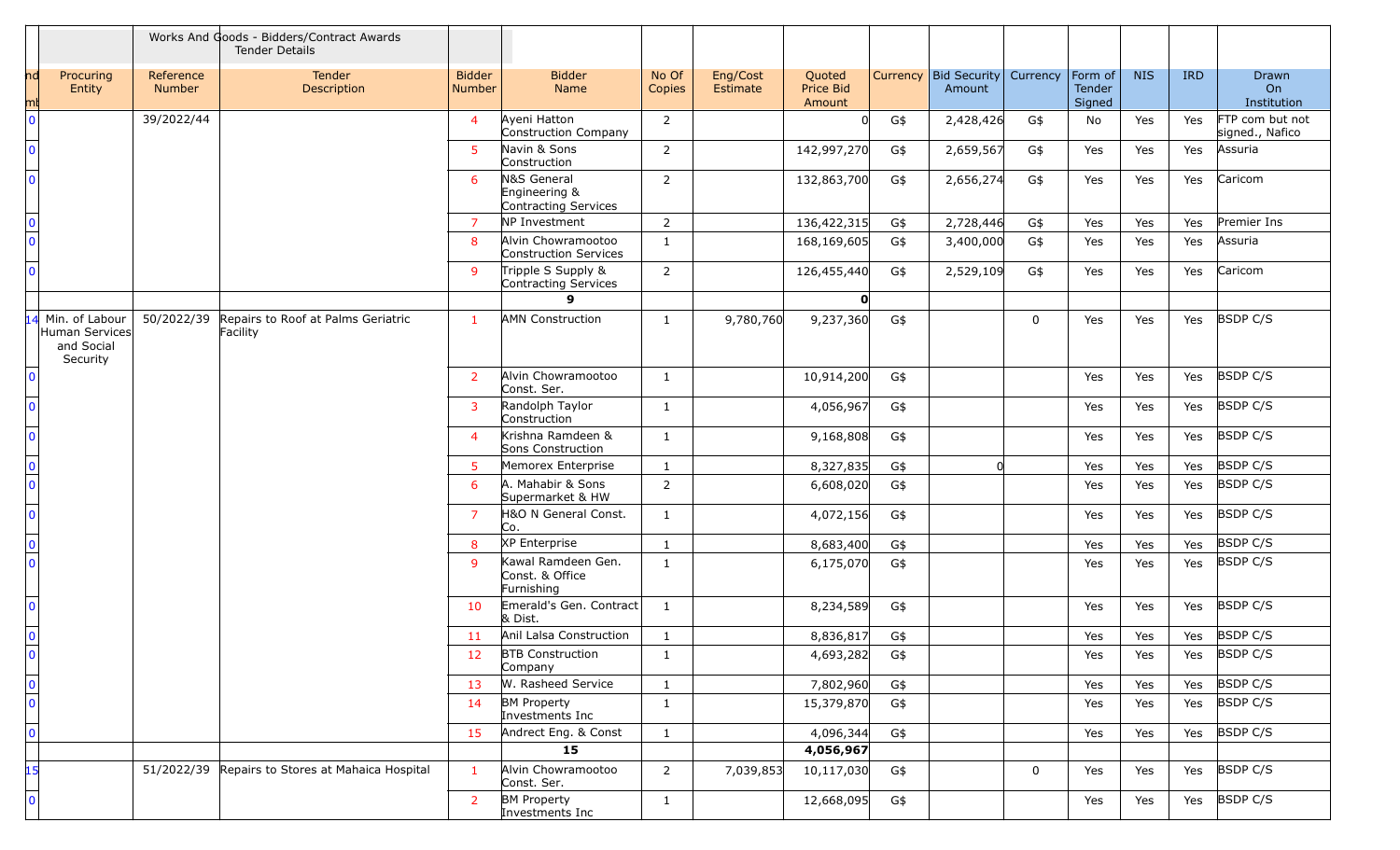|                           |                     |                     | Works And Goods - Bidders/Contract Awards<br><b>Tender Details</b> |                         |                                                     |                 |                      |                               |     |                                              |     |                             |            |            |                            |
|---------------------------|---------------------|---------------------|--------------------------------------------------------------------|-------------------------|-----------------------------------------------------|-----------------|----------------------|-------------------------------|-----|----------------------------------------------|-----|-----------------------------|------------|------------|----------------------------|
| ndl<br>mı                 | Procuring<br>Entity | Reference<br>Number | Tender<br>Description                                              | <b>Bidder</b><br>Number | <b>Bidder</b><br>Name                               | No Of<br>Copies | Eng/Cost<br>Estimate | Quoted<br>Price Bid<br>Amount |     | Currency   Bid Security   Currency<br>Amount |     | Form of<br>Tender<br>Signed | <b>NIS</b> | <b>IRD</b> | Drawn<br>On<br>Institution |
| $\bf{0}$                  |                     | 51/2022/39          |                                                                    | 3                       | W&O N Gen. Const. Co.                               | 1               |                      | 7,421,502                     | G\$ |                                              |     | Yes                         | Yes        | Yes        | <b>BSDP C/S</b>            |
| $\overline{\mathbf{0}}$   |                     |                     |                                                                    | $\overline{4}$          | <b>AMN Const</b>                                    | 1               |                      | 5,115,120                     | G\$ |                                              |     | Yes                         | Yes        | Yes        | <b>BSDP C/S</b>            |
| $\overline{\mathbf{0}}$   |                     |                     |                                                                    | 5                       | <b>EC Modern Designs</b>                            | 1               |                      | 5,370,640                     | G\$ |                                              |     | Yes                         | Yes        | Yes        | <b>BSDP C/S</b>            |
| $\frac{0}{0}$             |                     |                     |                                                                    | 6                       | Randolph Tayloy Const.                              | $\mathbf{1}$    |                      | 5,456,636                     | G\$ |                                              |     | Yes                         | Yes        | Yes        | <b>BSDP C/S</b>            |
|                           |                     |                     |                                                                    | $\overline{7}$          | Anil Lalsa Const                                    | 1               |                      | 8,301,700                     | G\$ | ΩI                                           |     | Yes                         | Yes        | Yes        | <b>BSDP C/S</b>            |
| $\overline{\mathbf{0}}$   |                     |                     |                                                                    | 8                       | A. Mahabir & Sons<br>Supermarket & HW               | $\overline{2}$  |                      | 6,608,020                     | G\$ |                                              |     | Yes                         | Yes        | Yes        | <b>BSDP C/S</b>            |
| $\frac{0}{0}$             |                     |                     |                                                                    | 9                       | Copitix                                             | 1               |                      | 6,278,164                     | G\$ |                                              |     | Yes                         | Yes        | Yes        | <b>BSDP C/S</b>            |
|                           |                     |                     |                                                                    | 10                      | DNS Enterprise                                      | $\mathbf{1}$    |                      | 7,825,290                     | G\$ |                                              |     | Yes                         | Yes        | Yes        | <b>BSDP C/S</b>            |
| $\overline{\mathbf{0}}$   |                     |                     |                                                                    | 11                      | Singh & Son. Const.                                 | $\mathbf{1}$    |                      | 8,339,870                     | G\$ |                                              |     | Yes                         | Yes        | Yes        | <b>BSDP C/S</b>            |
| $\overline{0}$            |                     |                     |                                                                    | 12                      | Kawal Ramdeen Gen.<br>Const. & Office<br>Furnishing | $\mathbf{1}$    |                      | 5,341,740                     | G\$ |                                              |     | Yes                         | Yes        | Yes        | <b>BSDP C/S</b>            |
| $\frac{0}{0}$             |                     |                     |                                                                    | 13                      | Associates Investments                              | $\mathbf{1}$    |                      | 8,489,470                     | G\$ |                                              |     | Yes                         | Yes        | Yes        | <b>BSDP C/S</b>            |
|                           |                     |                     |                                                                    | 14                      | XP Enterprise                                       | $\mathbf{1}$    |                      | 4,762,945                     | G\$ | ΩI                                           |     | Yes                         | Yes        | Yes        | <b>BSDP C/S</b>            |
| $\overline{\mathbf{0}}$   |                     |                     |                                                                    | 15                      | Memorex Enterprises                                 | 1               |                      | 9,813,210                     | G\$ |                                              |     | Yes                         | Yes        | Yes        | <b>BSDP C/S</b>            |
| $\overline{\mathbf{0}}$   |                     |                     |                                                                    | 16                      | Emeralds Gen. Contrac.<br>& Dist.                   | $\mathbf{1}$    |                      | 5,930,144                     | G\$ |                                              |     | Yes                         | Yes        | Yes        | <b>BSDP C/S</b>            |
| $\mathbf 0$               |                     |                     |                                                                    | 17                      | DBL Group                                           | 1               |                      | 5,679,747                     | G\$ | <sup>n</sup>                                 |     | Yes                         | Yes        | Yes        | <b>BSDP C/S</b>            |
| $\overline{\mathbf{0}}$   |                     |                     |                                                                    | 18                      | <b>BTB Construction</b><br>Company                  | 1               |                      | 7,769,183                     | G\$ |                                              |     | Yes                         | Yes        | Yes        | <b>BSDP C/S</b>            |
| $\Omega$                  |                     |                     |                                                                    | 19                      | Hoosein Logistics &<br>Supply Inc                   | $\mathbf{1}$    |                      | 5,214,220                     | G\$ | 104,284                                      | G\$ | Yes                         | Yes        | Yes        | Caricom                    |
| $\pmb{0}$                 |                     |                     |                                                                    | 20                      | <b>AKP Contracting</b>                              | $\mathbf{1}$    |                      | 9,350,077                     | G\$ | ΩI                                           |     | Yes                         | Yes        | Yes        | <b>BSDP C/S</b>            |
| $\overline{\mathbf{0}}$   |                     |                     |                                                                    | 21                      | W. Rasheed Service                                  | $\mathbf{1}$    |                      | 5,970,668                     | G\$ |                                              |     | Yes                         | Yes        | Yes        | <b>BSDP C/S</b>            |
| $\overline{0}$            |                     |                     |                                                                    | 22                      | Andrect Eng. & Const                                | $\mathbf{1}$    |                      | 6,088,918                     | G\$ |                                              |     | Yes                         | Yes        | Yes        | <b>BSDP C/S</b>            |
|                           |                     |                     |                                                                    |                         | 22                                                  |                 |                      | 4,762,945                     |     |                                              |     |                             |            |            |                            |
| 16                        |                     | 52/2022/39          | Repairs to Administration Building at<br>Mahaica Hospital          | $\mathbf{1}$            | Modern Designs                                      | $\mathbf{1}$    | 8,970,674            | 7,668,870                     | G\$ |                                              | 0   | Yes                         | Yes        | Yes        | <b>BSDP C/S</b>            |
| $\mathbf 0$               |                     |                     |                                                                    | $\overline{2}$          | BM Property Investment<br>Inc                       | $\mathbf{1}$    |                      | 15,788,150                    | G\$ |                                              |     | Yes                         | Yes        | Yes        | <b>BSDP C/S</b>            |
| $\overline{\mathbf{0}}$   |                     |                     |                                                                    | 3                       | Anil Lalsa Construction                             |                 |                      | 13,330,960                    | G\$ |                                              |     | Yes                         | Yes        |            | Yes BSDP C/S               |
| $\mathbf{0}$              |                     |                     |                                                                    | $\overline{4}$          | <b>BTB Construction</b><br>Company                  | $\mathbf{1}$    |                      | 10,921,143                    | G\$ |                                              |     | Yes                         | Yes        | Yes        | <b>BSDP C/S</b>            |
| $\mathbf{0}$              |                     |                     |                                                                    | 5.                      | Andrect Eng. &<br>Construction                      | $\mathbf{1}$    |                      | 7,973,163                     | G\$ |                                              |     | Yes                         | Yes        |            | Yes BSDP C/S               |
| $\mathbf{0}$              |                     |                     |                                                                    | 6                       | Randolph Taylor<br>Construction                     | $\mathbf{1}$    |                      | 10,185,613                    | G\$ |                                              |     | Yes                         | Yes        | Yes        | <b>BSDP C/S</b>            |
| $\pmb{0}$                 |                     |                     |                                                                    | 7                       | XP Enterprise                                       | $\mathbf{1}$    |                      | 4,923,556                     | G\$ |                                              |     | Yes                         | Yes        | Yes        | <b>BSDP C/S</b>            |
| $\overline{\overline{0}}$ |                     |                     |                                                                    | 8                       | <b>DNS Enterprise</b>                               | $\mathbf{1}$    |                      | 11,523,600                    | G\$ |                                              |     | Yes                         | Yes        | Yes        | <b>BSDP C/S</b>            |
|                           |                     |                     |                                                                    | 9                       | Singh & Son<br>Construction                         | $\mathbf{1}$    |                      | 10,473,760                    | G\$ |                                              |     | Yes                         | Yes        | Yes        | <b>BSDP C/S</b>            |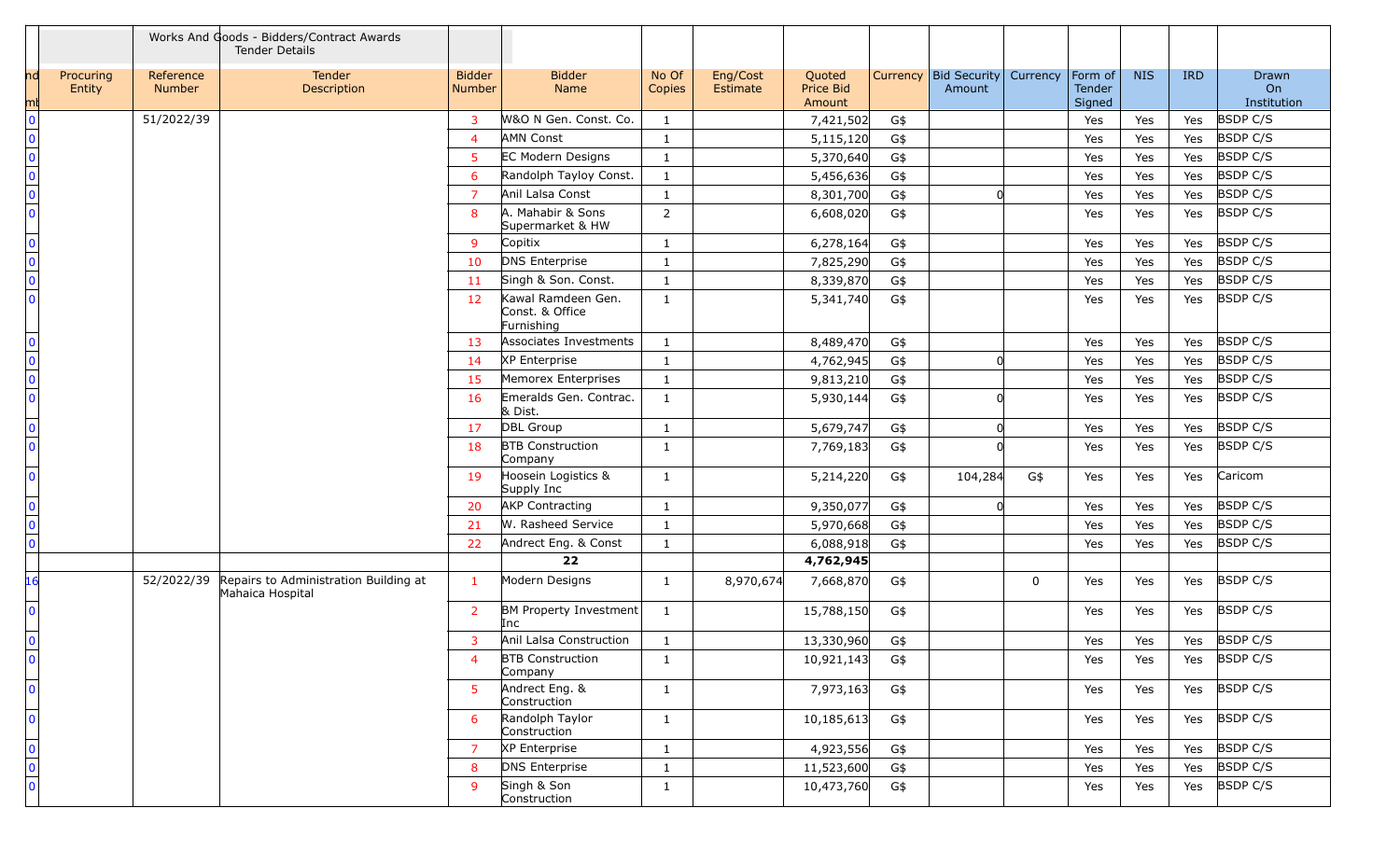|                |                                           |                     | Works And Goods - Bidders/Contract Awards<br><b>Tender Details</b>                |                                |                                                    |                 |                      |                               |     |                                   |          |                             |            |            |                                         |
|----------------|-------------------------------------------|---------------------|-----------------------------------------------------------------------------------|--------------------------------|----------------------------------------------------|-----------------|----------------------|-------------------------------|-----|-----------------------------------|----------|-----------------------------|------------|------------|-----------------------------------------|
| mt             | Procuring<br>Entity                       | Reference<br>Number | Tender<br>Description                                                             | <b>Bidder</b><br><b>Number</b> | <b>Bidder</b><br>Name                              | No Of<br>Copies | Eng/Cost<br>Estimate | Quoted<br>Price Bid<br>Amount |     | Currency   Bid Security<br>Amount | Currency | Form of<br>Tender<br>Signed | <b>NIS</b> | <b>IRD</b> | Drawn<br>On<br>Institution              |
| $\Omega$       |                                           | 52/2022/39          |                                                                                   | 10                             | H&ON General<br>Construction Company               | 1               |                      |                               | G\$ |                                   |          | No                          | Yes        | Yes        | FTP not com. nor<br>signed              |
| $\Omega$       |                                           |                     |                                                                                   | 11                             | W. Rasheed Service                                 | $\mathbf{1}$    |                      | 7,789,056                     | G\$ |                                   |          | Yes                         | Yes        | Yes        | <b>BSDP C/S</b>                         |
| $\mathbf{0}$   |                                           |                     |                                                                                   | 12                             | A. Mohabir & Sons<br>Supermarket & HW              | $\overline{2}$  |                      | 11,700,414                    | G\$ |                                   |          | Yes                         | Yes        | Yes        | <b>BSDP C/S</b>                         |
| $\Omega$       |                                           |                     |                                                                                   | 13                             | Alvin Chowramootoo<br>Const. Ser.                  | $\mathbf{1}$    |                      | 12,062,556                    | G\$ |                                   |          | Yes                         | Yes        | Yes        | <b>BSDP C/S</b>                         |
| $\Omega$       |                                           |                     |                                                                                   | 14                             | Kawal Ramdeen Gen.<br>Const & Office<br>Furnishing | $\mathbf{1}$    |                      | 7,534,400                     | G\$ |                                   |          | Yes                         | Yes        | Yes        | <b>BSDP C/S</b>                         |
| $\Omega$       |                                           |                     |                                                                                   | 15                             | Hoosein Logistics &<br>Supplies Inc                | $\mathbf{1}$    |                      | 8,704,630                     | G\$ | 174,093                           |          | Yes                         | Yes        | Yes        | Caricom                                 |
| $\Omega$       |                                           |                     |                                                                                   | 16                             | Emeralds General<br>Contracting &<br>Distributors  | 1               |                      | 7,803,983                     | G\$ |                                   |          | Yes                         | Yes        | Yes        | <b>BSDP C/S</b>                         |
| $\mathbf 0$    |                                           |                     |                                                                                   | 17                             | Memorex Enterprise                                 | $\mathbf{1}$    |                      | 12,014,299                    | G\$ |                                   |          | Yes                         | Yes        | Yes        | <b>BSDP C/S</b>                         |
| $\overline{0}$ |                                           |                     |                                                                                   | 18                             | DBL Group                                          | 1               |                      | 9,187,021                     | G\$ |                                   |          | Yes                         | Yes        | Yes        | <b>BSDP C/S</b>                         |
|                |                                           |                     |                                                                                   |                                | 18                                                 |                 |                      | n                             |     |                                   |          |                             |            |            |                                         |
|                | Demerara<br>Harbour Bridge<br>Corporation | 76/2022/31          | Construction of Powered Working<br>Platform                                       | $\mathbf{1}$                   | S. Jagmohan Const. &<br>General Supplies Inc       | $\overline{2}$  |                      | 73,250,000                    | G\$ | 1,500,000                         | G\$      | Yes                         | Yes        | Yes        | Premier Ins                             |
|                |                                           |                     |                                                                                   | $\overline{2}$                 | Farm Supplies Ltd                                  | 3               |                      | 78,000,000                    | G\$ | 1,500,000                         | G\$      | Yes                         | Yes        | Yes        | Assuria                                 |
| $\Omega$       |                                           |                     |                                                                                   | 3                              | Industrial Fabrication<br>Inc                      | $\overline{2}$  |                      |                               |     | 1,500,000                         | G\$      | No                          | Yes        | Yes        | FTP signed but not<br>com., Premier Ins |
| $\Omega$       |                                           |                     |                                                                                   | $\overline{4}$                 | Dockyard                                           | $\overline{2}$  |                      | 74,253,976                    | G\$ | 1,500,000                         | G\$      | Yes                         | Yes        | Yes        | Premier IUns.                           |
|                |                                           |                     |                                                                                   |                                | $\overline{\mathbf{4}}$                            |                 |                      | O                             |     |                                   |          |                             |            |            |                                         |
| 18             |                                           | 77/2022/31          | Supply and Delivery of Self Loader<br>Truck                                       | $\mathbf{1}$                   | Guyana Tractor &<br>Equipment                      | $\overline{2}$  |                      | 38,500,000                    | G\$ | 960,000                           | G\$      | Yes                         | Yes        | Yes        | Caricom                                 |
| $\Omega$       |                                           |                     |                                                                                   | 2                              | Industrial Supplies of<br>Guyana Inc               | $\overline{2}$  |                      | 43,258,968                    | G\$ | 960,000                           | G\$      | Yes                         | Yes        | Yes        | Nafico                                  |
| $\mathbf{0}$   |                                           |                     |                                                                                   | 3                              | Jumbo Jet Auto Sales                               | $\overline{2}$  |                      | 44,000,000                    | G\$ | 960,000                           | G\$      | Yes                         | Yes        | Yes        | Nafico                                  |
| $\Omega$       |                                           |                     |                                                                                   | $\overline{4}$                 | S. Jagmohan Const. &<br>Gen. Sup. Inc.             | $\overline{2}$  |                      | 45,990,000                    | G\$ | 960,000                           | G\$      | Yes                         | Yes        | Yes        | Premier Ins                             |
|                |                                           |                     |                                                                                   |                                | 4                                                  |                 |                      | 38,500,000                    |     |                                   |          |                             |            |            |                                         |
| 19             |                                           |                     | 78/2022/31 Supply and Delivery of Cherry Picker<br>Truck (Articulated/Telescopic) |                                | Y2K Auto Sales                                     | $\overline{2}$  |                      | 8,000,000                     | G\$ | 170,000                           | G\$      | Yes                         | Yes        | Yes        | <b>GBTI</b>                             |
| $\overline{0}$ |                                           |                     |                                                                                   | 2                              | Trans Pacific Motor<br>Spares & Auto Sales<br>Inc. |                 |                      | 6,000,000                     | G\$ | 170,000                           | G\$      | Yes                         | Yes        | Yes RBL    |                                         |
|                |                                           |                     |                                                                                   |                                | $\overline{\mathbf{2}}$                            |                 |                      | 6,000,000                     |     |                                   |          |                             |            |            |                                         |
| 20             |                                           |                     | 85/2022/31 Supply, Delivery and Installation of a<br>New Bitumen Emulsion Plant   | $\mathbf{1}$                   | Dax Contracting<br>Services                        | $\overline{2}$  | OL.                  | 215,000,000                   | G\$ | 5,500,000                         | G\$      | Yes                         | Yes        | Yes        | Caricom                                 |
| $\overline{0}$ |                                           |                     |                                                                                   | $\overline{2}$                 | General Equipment Guy.<br>Ltd                      | $2^{\circ}$     |                      | 723,124,775                   | G\$ | 16,715,245                        | G\$      | Yes                         | Yes        | Yes        | Assuria                                 |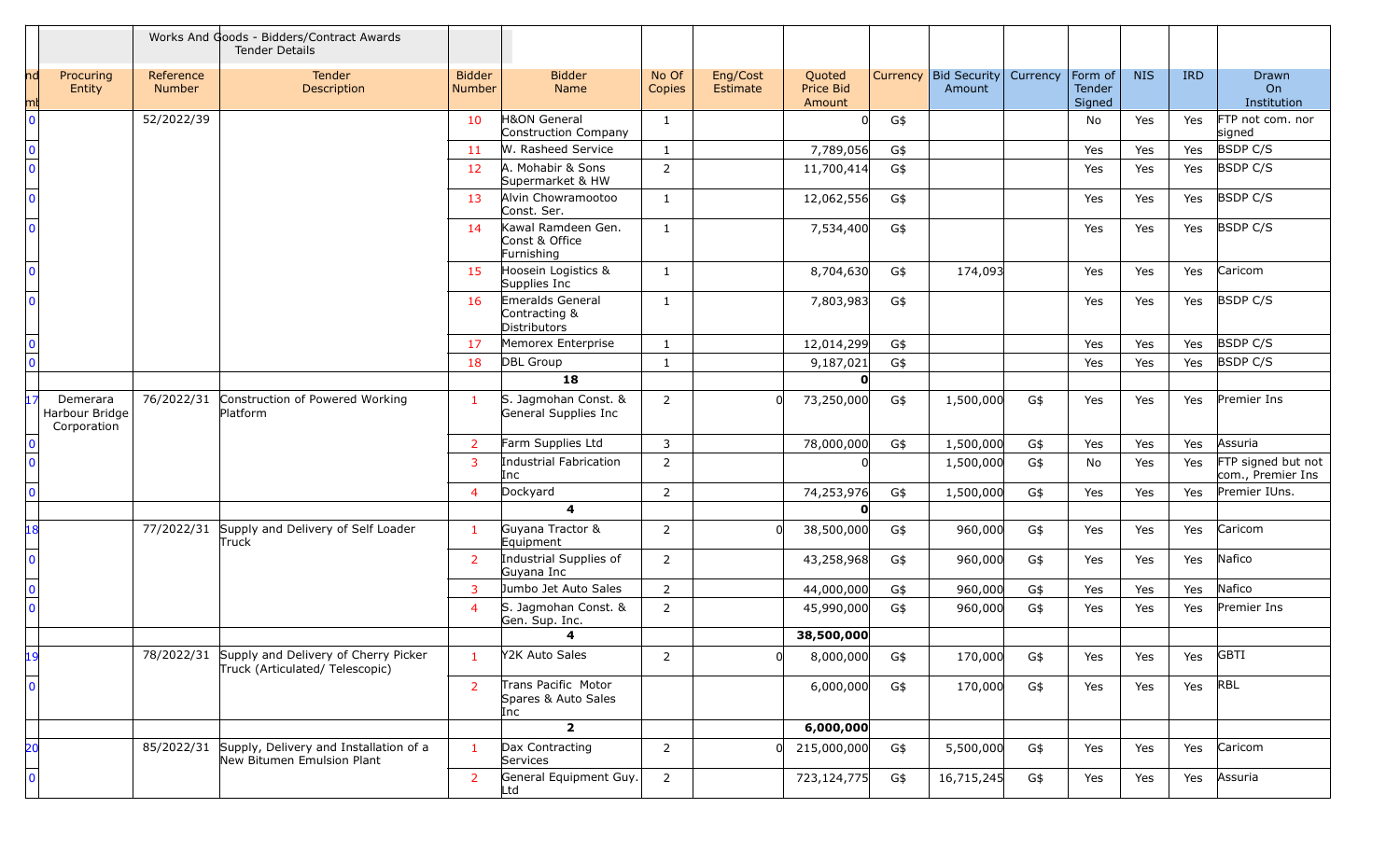|                                                |                             |                            | Works And Goods - Bidders/Contract Awards<br><b>Tender Details</b>                                        |                                |                                                                 |                 |                      |                               |     |                                 |          |                             |            |            |                            |
|------------------------------------------------|-----------------------------|----------------------------|-----------------------------------------------------------------------------------------------------------|--------------------------------|-----------------------------------------------------------------|-----------------|----------------------|-------------------------------|-----|---------------------------------|----------|-----------------------------|------------|------------|----------------------------|
|                                                | Procuring<br>Entity         | Reference<br><b>Number</b> | Tender<br>Description                                                                                     | <b>Bidder</b><br><b>Number</b> | <b>Bidder</b><br>Name                                           | No Of<br>Copies | Eng/Cost<br>Estimate | Quoted<br>Price Bid<br>Amount |     | Currency Bid Security<br>Amount | Currency | Form of<br>Tender<br>Signed | <b>NIS</b> | <b>IRD</b> | Drawn<br>On<br>Institution |
| $\Omega$                                       |                             | 85/2022/31                 |                                                                                                           | $\mathbf{3}$                   | S. Jagmohan Const. &<br>Gen. Sup. Inc.                          | $\overline{2}$  |                      | 69,000,000                    | G\$ | 3,000,000                       | G\$      | Yes                         | Yes        | Yes        | Premier Ins                |
|                                                |                             |                            |                                                                                                           |                                | 3                                                               |                 |                      | 69,000,000                    |     |                                 |          |                             |            |            |                            |
| 21                                             | Ministry of<br>Home Affairs | 96/2022/51                 | Procurement of Mattresses- Guyana<br>Prison Services-MOHA                                                 | $\mathbf{1}$                   | <b>S&amp;K Construction</b><br>Consul. Ser. & Gen.<br>Sup. Inc. | 1               |                      | 17,125,440                    | G\$ | 342,309                         | G\$      | Yes                         | Yes        | Yes        | Caricom                    |
|                                                |                             |                            |                                                                                                           | <sup>2</sup>                   | Tripple U & Companies<br>Inc                                    | $\mathbf{1}$    |                      | 16,951,000                    | G\$ | 339,020                         | G\$      | Yes                         | Yes        | Yes        | Caricom                    |
| $\mathbf{0}$                                   |                             |                            |                                                                                                           | $\mathbf{3}$                   | W. Rasheed Service                                              | $\mathbf{1}$    |                      | 14,456,000                    | G\$ | 289,120                         | G\$      | Yes                         | Yes        | Yes        | Nafico                     |
| $\overline{0}$                                 |                             |                            |                                                                                                           | $\overline{4}$                 | Williams Engineering                                            | 1               |                      | 29,480,000                    | G\$ | 589,600                         | G\$      | Yes                         | Yes        | Yes        | Caricom                    |
|                                                |                             |                            |                                                                                                           |                                | 4                                                               |                 |                      | 14,456,000                    |     |                                 |          |                             |            |            |                            |
| フフ                                             |                             | 97/2022/51                 | Procurement of HP Outboard Engine,<br>Hand held Radios & Motorcycles Lot<br>1-3- Community Policing Group | $\mathbf{1}$                   | K&K Boat Build.<br>Outboard Mechanic Ser                        | 1               |                      | 5,905,200                     | G\$ | 118,104                         | G\$      | Yes                         | Yes        | Yes        | Caricom                    |
| $\Omega$                                       |                             |                            |                                                                                                           | $\overline{2}$                 | PBS Technologies<br>Guyana Inc L2                               | 1               |                      | 2,955,849                     | G\$ |                                 |          | Yes                         | Yes        | Yes        | <b>BSDP C/S</b>            |
| $\Omega$                                       |                             |                            |                                                                                                           | $\mathbf{3}$                   | General Equipment<br>Guyana Ltd L1                              | 1               |                      | 3,361,600                     | G\$ | 67,232                          | G\$      | Yes                         | Yes        | Yes        | Assuria                    |
| $\Omega$                                       |                             |                            |                                                                                                           | $\overline{4}$                 | Marics & Company Ltd                                            |                 |                      | 2,655,263                     | G\$ |                                 |          |                             |            |            |                            |
| $\Omega$                                       |                             |                            |                                                                                                           | $\overline{4}$                 | Marics & Company Ltd                                            | 1               | n                    | 6,341,600                     | G\$ | 179,937                         | G\$      | Yes                         | Yes        | Yes        | Assuria                    |
| $\Omega$                                       |                             |                            |                                                                                                           | $5^{\circ}$                    | Farm Supplies Ltd L1                                            | 3               |                      | 3,500,000                     | G\$ | 70,000                          | G\$      | Yes                         | Yes        | Yes        | Assuria                    |
|                                                |                             |                            |                                                                                                           |                                | 6                                                               |                 |                      | 2,655,263                     |     |                                 |          |                             |            |            |                            |
| 23                                             |                             | 98/2022/51                 | Procurement of Office Material and<br>Supplies Guyana Police Force                                        | $\mathbf{1}$                   | P. Ramroop & Sons                                               | 1               | ΩL                   | 422,869,500                   | G\$ | 457,390                         | G\$      | Yes                         | Yes        | Yes        | Caricom                    |
| $\mathbf 0$                                    |                             |                            |                                                                                                           | $\overline{2}$                 | Memorex Enterprise                                              | 1               |                      | 177,303,500                   | G\$ | 3,900,000                       | G\$      | Yes                         | Yes        | Yes        | Assuria                    |
| $\overline{\mathbf{0}}$                        |                             |                            |                                                                                                           | $\mathbf{3}$                   | Star Imports & Trading                                          | 1               |                      | 53,883,600                    | G\$ | 1,077,672                       | G\$      | Yes                         | Yes        | Yes        | Premier Ins.               |
| $\overline{0}$                                 |                             |                            |                                                                                                           | $\overline{4}$                 | I&S Sankar Imports &<br>Distributors                            | $\mathbf{1}$    |                      | 71,568,100                    | G\$ | 1,431,362                       | G\$      | Yes                         | Yes        | Yes        | Caricom                    |
| $\Omega$                                       |                             |                            |                                                                                                           | 5 <sup>5</sup>                 | AZ Halaal Butchery                                              | 1               |                      | 572,782,150                   | G\$ | 11,455,643                      | G\$      | Yes                         | Yes        | Yes        | Caricom                    |
| $\mathbf{0}$                                   |                             |                            |                                                                                                           | 6                              | S&K Const. Consul. Ser<br>& Gen. Sup.                           | $\mathbf{1}$    |                      | 438,992,300                   | G\$ | 8,779,846                       | G\$      | Yes                         | Yes        | Yes        | Caricom                    |
| $\overline{0}$                                 |                             |                            |                                                                                                           | $\overline{7}$                 | Anauani                                                         | -1              |                      | 44,816,250                    | G\$ | 896,325                         | G\$      | Yes                         | Yes        | Yes        | Assuria                    |
| $\mathbf 0$                                    |                             |                            |                                                                                                           | 8                              | Regal Stationery &<br>Computer Centre                           | $\mathbf{1}$    |                      | 207,917,000                   | G\$ | 4,078,340                       | G\$      | Yes                         | Yes        | Yes        | Assuria                    |
| $\begin{array}{c}\n\hline\n0\\ 0\n\end{array}$ |                             |                            |                                                                                                           | 9                              | Giftland Office Max                                             | 1               |                      | 36,584,000                    | G\$ | 731,680                         | G\$      | Yes                         | Yes        | Yes        | Nafico                     |
|                                                |                             |                            |                                                                                                           | 10                             | Andrews Enterprise                                              | $\mathbf{1}$    |                      | 85,648,800                    | G\$ | 2,100,000                       | G\$      | Yes                         | Yes        | Yes        | Assuria                    |
| $\overline{\mathbf{0}}$                        |                             |                            |                                                                                                           | 11                             | Ram Technologies<br>Guyana Inc                                  | $\mathbf{1}$    |                      | 70,946,574                    | G\$ | 1,194,739                       | G\$      | Yes                         | Yes        | Yes        | Premier Ins                |
| $\mathbf 0$                                    |                             |                            |                                                                                                           | 12 <sup>2</sup>                | PBS Technologies<br>Guyana Inc                                  | $\mathbf{1}$    |                      | 59,736,972                    | G\$ | 1,194,739                       | G\$      | Yes                         | Yes        | Yes        | Nafico                     |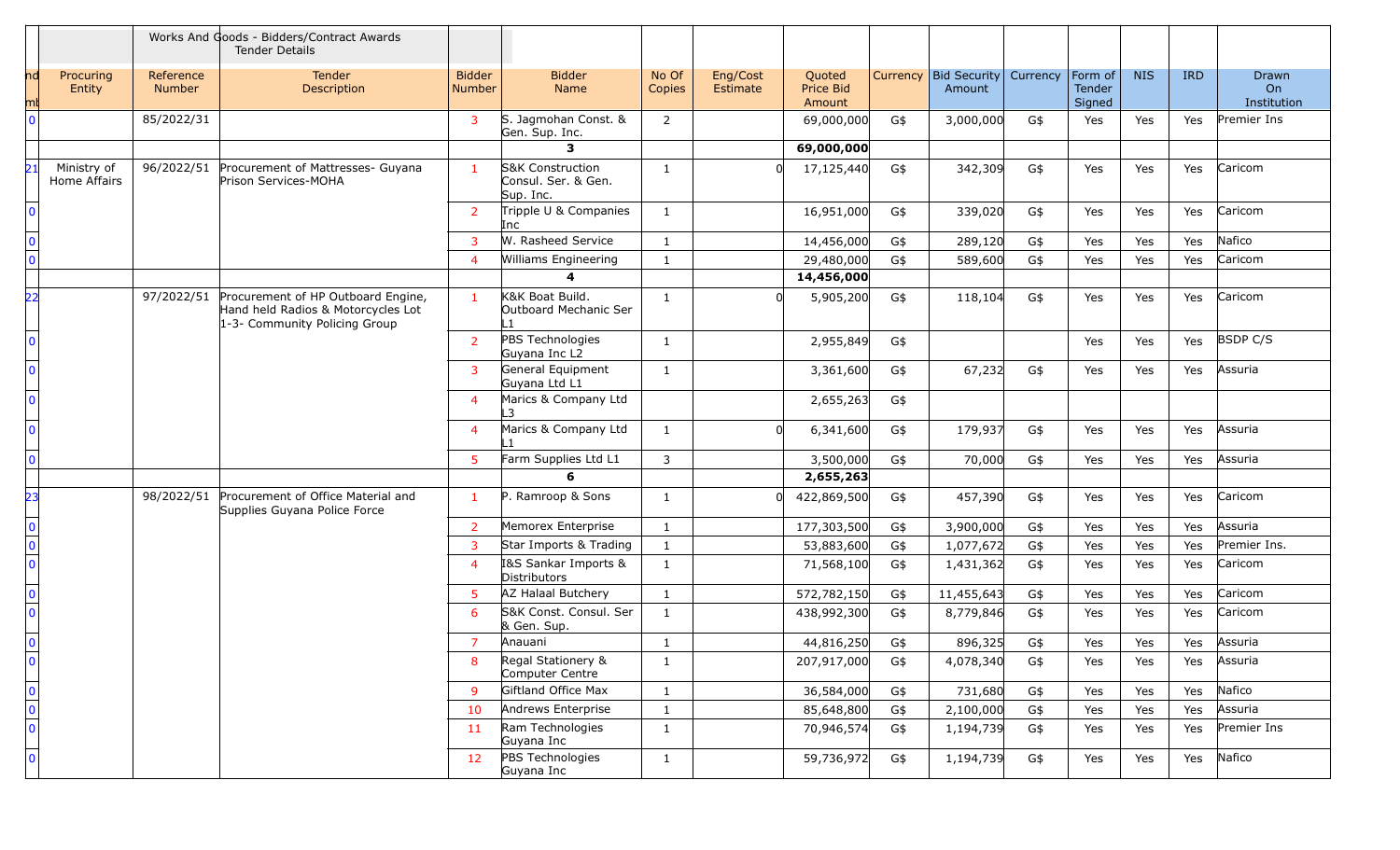|                     |                            | Works And Goods - Bidders/Contract Awards<br>Tender Details                                          |                         |                                                       |                 |                             |                               |          |                                        |     |                                    |            |            |                            |
|---------------------|----------------------------|------------------------------------------------------------------------------------------------------|-------------------------|-------------------------------------------------------|-----------------|-----------------------------|-------------------------------|----------|----------------------------------------|-----|------------------------------------|------------|------------|----------------------------|
| Procuring<br>Entity | Reference<br><b>Number</b> | Tender<br>Description                                                                                | <b>Bidder</b><br>Number | <b>Bidder</b><br><b>Name</b>                          | No Of<br>Copies | Eng/Cost<br><b>Estimate</b> | Quoted<br>Price Bid<br>Amount | Currency | <b>Bid Security Currency</b><br>Amount |     | Form of<br><b>Tender</b><br>Signed | <b>NIS</b> | <b>IRD</b> | Drawn<br>On<br>Institution |
|                     | 98/2022/51                 |                                                                                                      | 13                      | Ravina Annand Home<br>Goods                           |                 |                             | 720,000                       | G\$      | 15,000                                 | G\$ | Yes                                | Yes        | Yes        | BOB                        |
|                     |                            |                                                                                                      |                         | 13                                                    |                 |                             | 720,000                       |          |                                        |     |                                    |            |            |                            |
|                     | 99/2022/51                 | Procurement of Horse Compartment<br>Vehicle Stem- Bow Wooden Ballahoo<br>and Outboard Engine Lot 1-2 |                         | K&K Boat Build, &<br>Outboard Mechanic<br>Services L2 |                 |                             | 12,769,122                    | G\$      | 255,382                                | G\$ | Yes                                | Yes        | Yes        | Caricom                    |
|                     |                            |                                                                                                      |                         | General Equipment<br>Guyana Ltd L2                    |                 |                             | 137,648,987                   | G\$      | 275,298                                | G\$ | Yes                                | Yes        | Yes        | Assuria                    |
|                     |                            |                                                                                                      |                         | Farm Supplies Ltd L2                                  |                 |                             | 13,900,000                    | G\$      | 278,000                                | G\$ | Yes                                | Yes        | Yes        | Assuria                    |
|                     |                            |                                                                                                      |                         |                                                       |                 |                             | 12,769,122                    |          |                                        |     |                                    |            |            |                            |
|                     |                            |                                                                                                      |                         |                                                       |                 |                             |                               |          |                                        |     |                                    |            |            |                            |